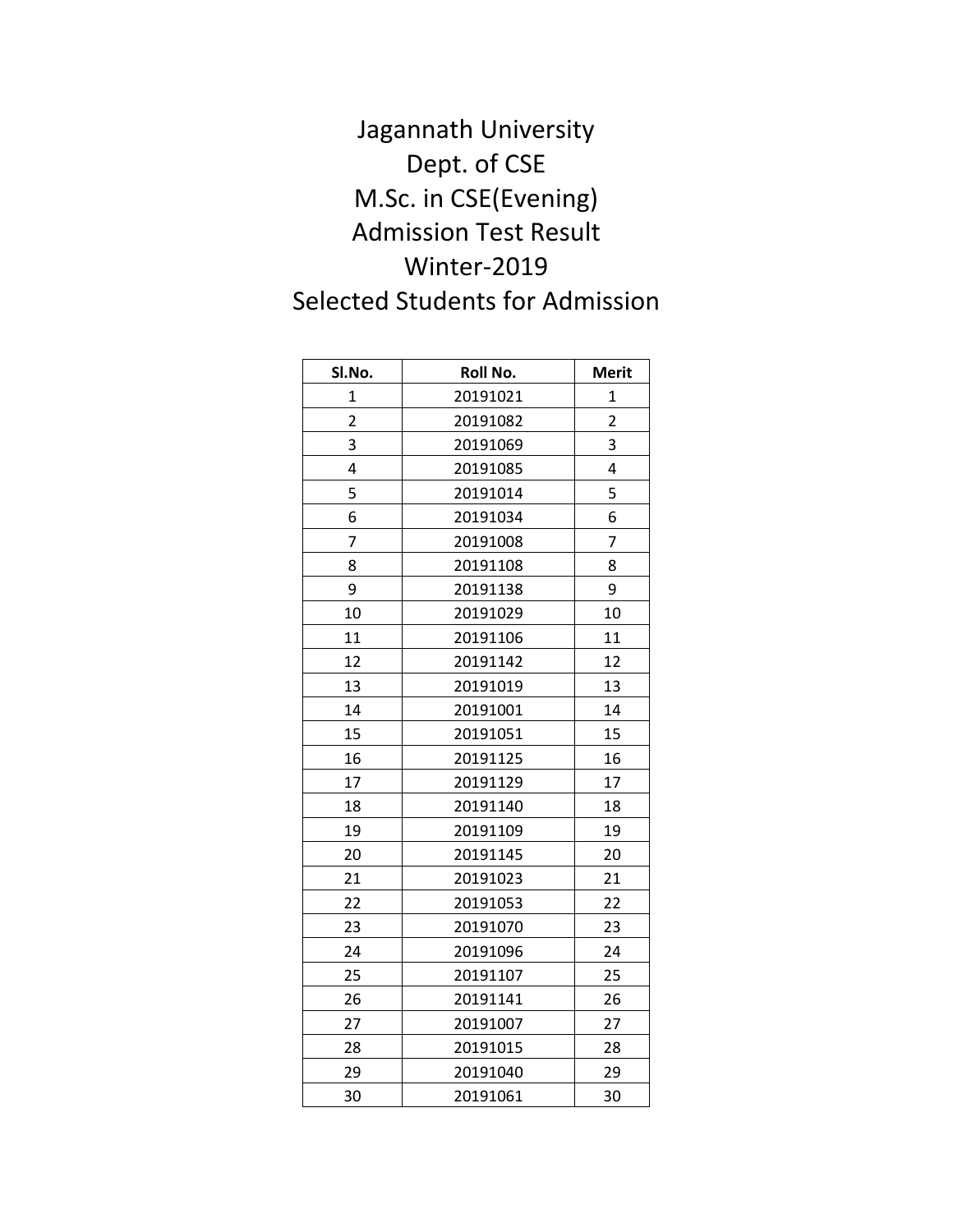| 31 | 20191074 | 31 |
|----|----------|----|
| 32 | 20191152 | 32 |
| 33 | 20191062 | 33 |
| 34 | 20191035 | 34 |
| 35 | 20191147 | 35 |
| 36 | 20191042 | 36 |
| 37 | 20191071 | 37 |
| 38 | 20191081 | 38 |
| 39 | 20191020 | 39 |
| 40 | 20191075 | 40 |
| 41 | 20191091 | 41 |
| 42 | 20191032 | 42 |
| 43 | 20191080 | 43 |
| 44 | 20191052 | 44 |
| 45 | 20191127 | 45 |
| 46 | 20191135 | 46 |
| 47 | 20191137 | 47 |
| 48 | 20191146 | 48 |
| 49 | 20191083 | 49 |
| 50 | 20191041 | 50 |
| 51 | 20191058 | 51 |
| 52 | 20191111 | 52 |
| 53 | 20191124 | 53 |
| 54 | 20191143 | 54 |
| 55 | 20191043 | 55 |
| 56 | 20191089 | 56 |
| 57 | 20191126 | 57 |
| 58 | 20191110 | 58 |
| 59 | 20191139 | 59 |
| 60 | 20191037 | 60 |
| 61 | 20191044 | 61 |
| 62 | 20191100 | 62 |
| 63 | 20191151 | 63 |
| 64 | 20191006 | 64 |
| 65 | 20191038 | 65 |
| 66 | 20191050 | 66 |
| 67 | 20191072 | 67 |
| 68 | 20191084 | 68 |
| 69 | 20191093 | 69 |
| 70 | 20191022 | 70 |